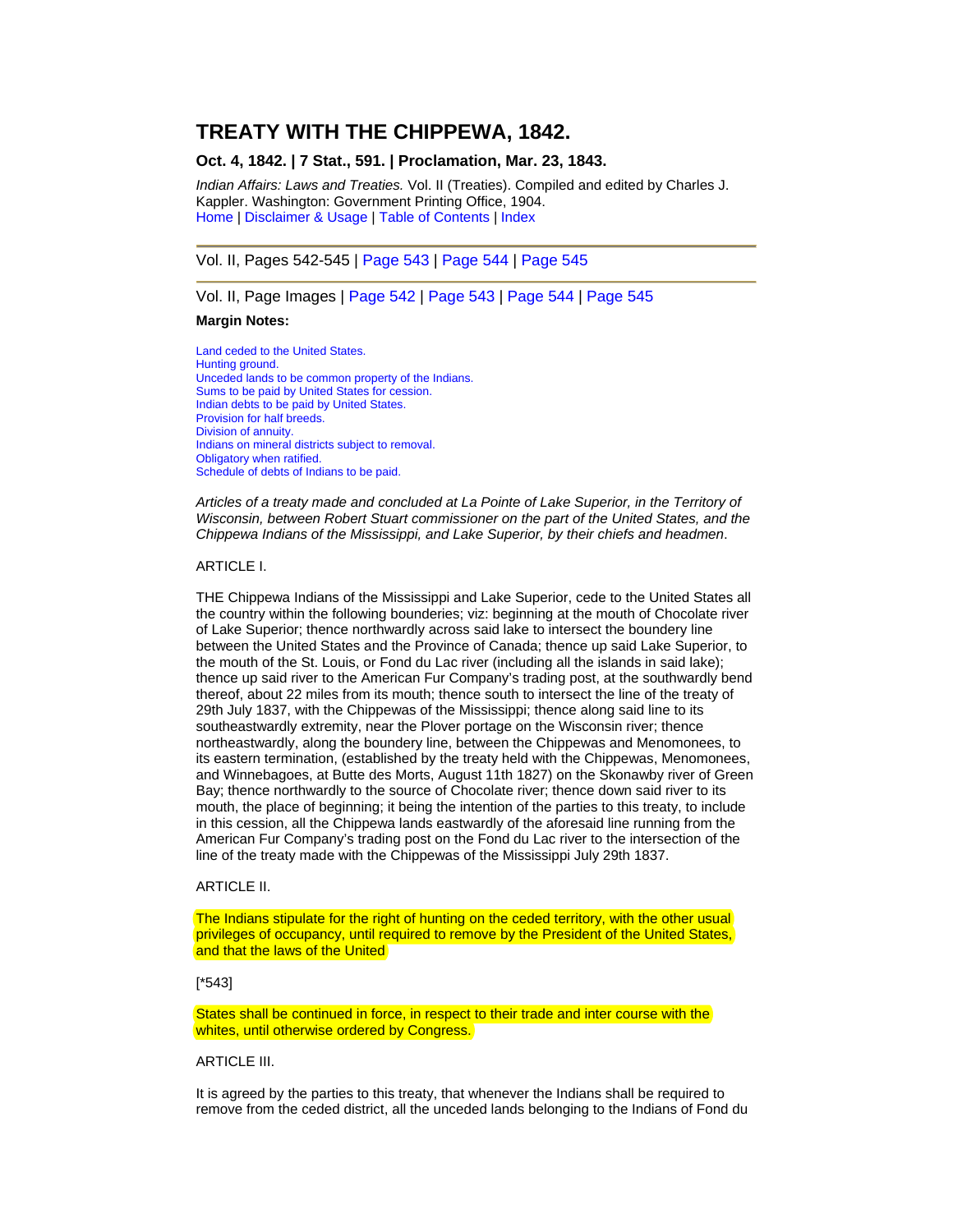Lac, Sandy Lake, and Mississippi bands, shall be the common property and home of all the Indians, party to this treaty.

### ARTICLE IV.

In consideration of the foregoing cession, the United States, engage to pay to the Chippewa Indians of the Mississippi, and Lake Superior, annually, for twenty-five years, twelve thousand five hundred (12,500) dollars, in specie, ten thousand five hundred (10,500) dollars in goods, two thousand (2,000) dollars in provisions and tobacco, two thousand (2,000) dollars for the support of two blacksmiths shops, (including pay of smiths and assistants, and iron steel &c.) one thousand (1,000) dollars for pay of two farmers, twelve hundred (1,200) for pay of two carpenters, and two thousand (2,000) dollars for the support of schools for the Indians party to this treaty; and further the United States engage to pay the sum of five thousand (5,000) dollars as an agricultural fund, to be expended under the direction of the Secretary of War. And also the sum of seventy-five thousand (75,000) dollars, shall be allowed for the full satisfaction of their debts within the ceded district, which shall be examined by the commissioner to this treaty, and the amount to be allowed decided upon by him, which shall appear in a schedule hereunto annexed. The United States shall pay the amount so allowed within three years.

Whereas the Indians have expressed a strong desire to have some provision made for their half breed relatives, therefore it is agreed, that fifteen thousand (15,000) dollars shall be paid to said Indians, next year, as a present, to be disposed of, as they, together with their agent, shall determine in council.

### ARTICLE V.

Whereas the whole country between Lake Superior and the Mississippi, has always been understood as belonging in common to the Chippewas, party to this treaty; and whereas the bands bordering on Lake Superior, have not been allowed to participate in the annuity payments of the treaty made with the Chippewas of the Mississippi, at St. Peters July 29th 1837, and whereas all the unceded lands belonging to the aforesaid Indians, are hereafter to be held in common, therefore, to remove all occasion for jealousy and discontent, it is agreed that all the annuity due by the said treaty, as also the annuity due by the present treaty, shall henceforth be equally divided among the Chippewas of the Mississippi and Lake Superior, party to this treaty, so that every person shall receive an equal share.

## ARTICLE VI.

The Indians residing on the Mineral district, shall be subject to removal therefrom at the pleasure of the President of the United States.

### ARTICLE VII.

This treaty shall be obligatory upon the contracting parties when ratified by the President and Senate of the United States.

## [\*544]

In testimony whereof the said Robert Stuart commissioner, on the part of the United States, and the chiefs and headmen of the Chippewa Indians of the Mississippi and Lake Superior, have hereunto set their hands, at La Pointe of Lake Superior, Wisconsin Territory this fourth day of October in the year of our Lord one thousand eight hundred and forty-two.

Robert Stuart, Commissioner. Jno. Hulbert, Secretary.

| Po go ne gi shik,    | 1st chief. |
|----------------------|------------|
| Son go com ick,      | 2d do.     |
| Ka non do ur uin zo, | 1st do.    |
| Na tum e gaw bon,    | 2d do.     |
|                      |            |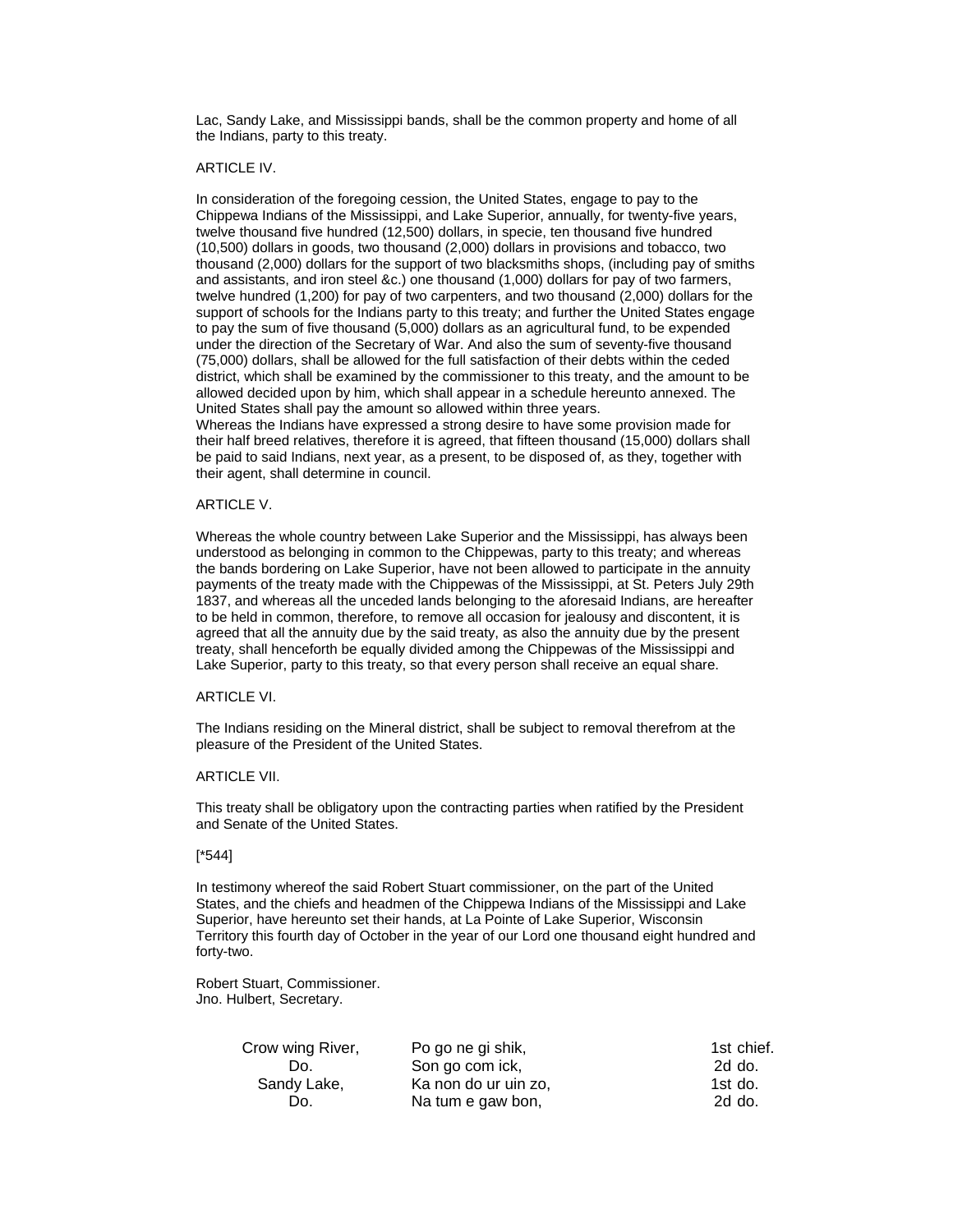| Gull Lake,       | Ua bo jig,               | 1st do.  |
|------------------|--------------------------|----------|
| Do.              | Pay pe si gon de bay,    | 2d do.   |
| Red Ceder Lake,  | Kui ui sen shis,         | 1st do.  |
| Do.              | Ott taw wance,           | 2d do.   |
| Po ke gom maw,   | Bai ie jig,              | 1st do.  |
| Do.              | Show ne aw,              | $2d$ do. |
| Wisconsin River, | Ki uen zi,               | 1st do.  |
| Do.              | Wi aw bis ke kut te way, | $2d$ do. |
| Lac de Flambeau, | A pish ka go gi,         | 1st do.  |
| Do.              | May tock cus e quay,     | 2d do.   |
| Do.              | She maw gon e,           | $2d$ do. |
| Lake Bands,      | Ki ji ua be she shi,     | 1st do.  |
| Do.              | Ke kon o tum,            | 2d do.   |
| Fon du Lac,      | Shin goob,               | 1st do.  |
| Do.              | Na gan nab,              | $2d$ do. |
| Do.              | Mong o zet,              | 2d do.   |
| La Pointe,       | Gitchi waisky,           | 1st do.  |
| Do.              | Mi zi,                   | 2d do.   |
| Do.              | Ta qua gone e,           | 2d do.   |
| Onlonagan,       | O kon di kan,            | 1st do.  |
| Do.              | Kis ke taw wac,          | $2d$ do. |
| Ance,            | Pe na shi,               | 1st do.  |
| Do.              | Guck we san sish,        | $2d$ do. |
| Vieux Desert,    | Ka she osh e,            | 1st do.  |
| Do.              | Medge waw gwaw wot,      | $2d$ do. |
| Mille Lac,       | Ne qua ne be,            | 1st do.  |
| Do.              | Ua shash ko kum,         | 2d do.   |
| Do.              | No din,                  | 2d do.   |
| St. Croix,       | Be zhi ki,               | 1st do.  |
| Do.              | Ka bi na be,             | 2d do.   |
| Do.              | Ai aw bens,              | 2d do.   |
| Snake River,     | Sha go bi,               | 1st do.  |
| Chippewa River,  | Ua be she shi,           | 1st do.  |
|                  | Que way zhan sis,        | 2d do.   |
| Lac Courtulle,   | Ne na nang eb,           | 1st do.  |
| Do.              | Be bo kon uen,           | 2d do.   |
| Do.              | Ki uen zi.               | 2d do.   |

In presence of— Henry Blanchford, interpreter. Samuel Ashmun, interpreter. Justin Rice. Charles H. Oakes. William A. Aitkin. William Brewster. Charles M. Borup. Z. Platt. C. H. Beaulieau. L. T. Jamison. James P. Scott. Cyrus Mendenhall. L. M. Warren. (To the Indian names are subjoined marks.)

[\*545]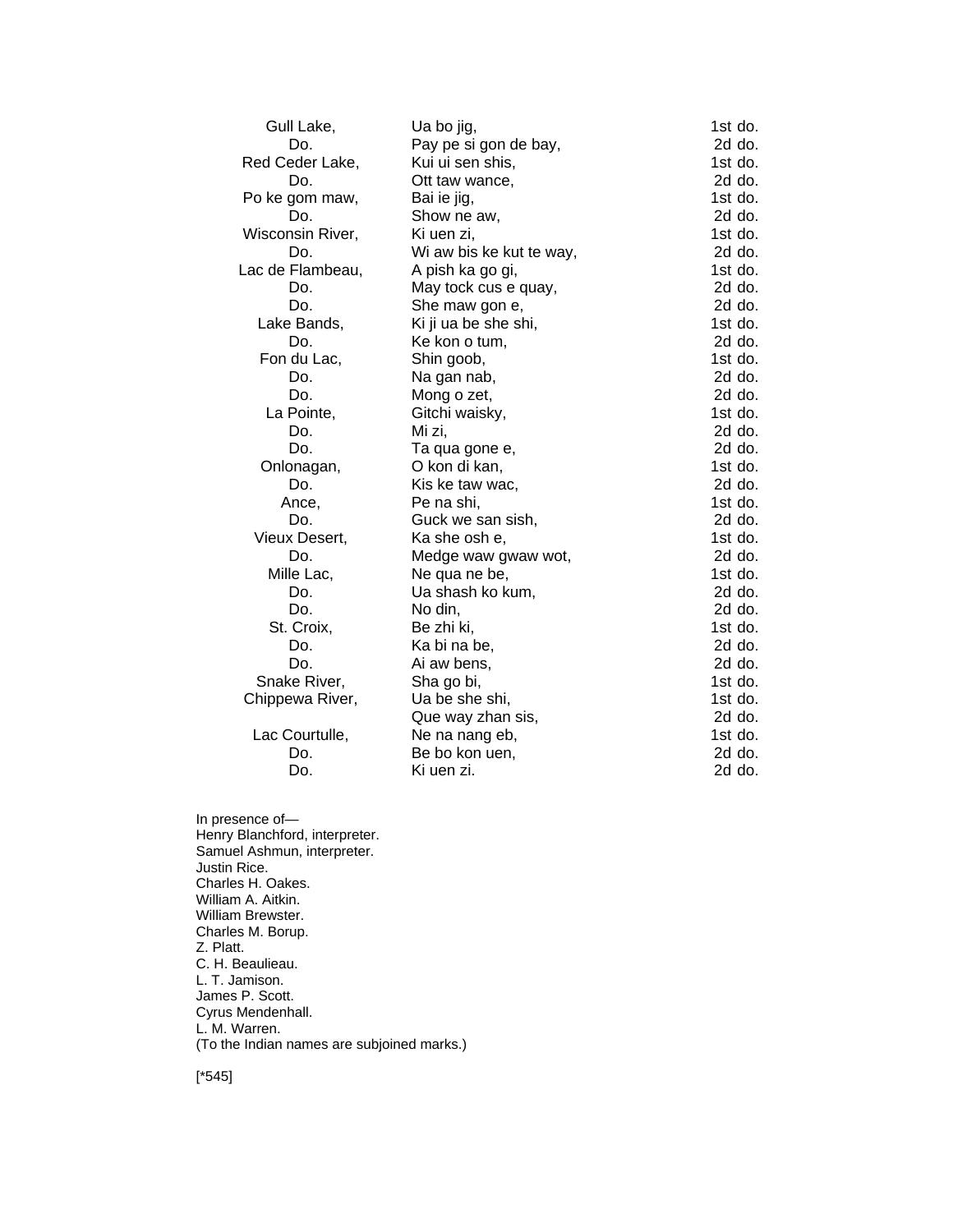*Schedule of claims examined and allowed by Robert Stuart, commissioner, under the treaty with the Chippewa Indians of the Mississippi and Lake Superior, concluded at La Pointe, October 4th 1842, setting forth the names of claimants, and their proportion of allowance of the seventy-five thousand dollars provided in the fourth article of the aforesaid treaty, for the full satisfaction of their debts, as follows:*

Proportion

| No. of<br>claim.                                                                                     | Name of claimant.                                                                                                                                                                                                                                                                                                                                                                                                                                                                                                                                 | of \$75,000.<br>set<br>apart in<br>4th article of                                                                                                                                                   |
|------------------------------------------------------------------------------------------------------|---------------------------------------------------------------------------------------------------------------------------------------------------------------------------------------------------------------------------------------------------------------------------------------------------------------------------------------------------------------------------------------------------------------------------------------------------------------------------------------------------------------------------------------------------|-----------------------------------------------------------------------------------------------------------------------------------------------------------------------------------------------------|
| 1<br>2<br>3<br>4<br>5                                                                                | Edward F. Ely<br>Z. Platt, esq., attorney for George Berkett<br><b>Cleveland North Lake Co</b><br>Abraham W. Williams<br><b>William Brewster</b>                                                                                                                                                                                                                                                                                                                                                                                                  | treaty.<br>\$50 80<br>484 67<br>1,485 67<br>75 03<br>2,052 67                                                                                                                                       |
|                                                                                                      | This claim to be paid as follows, viz:<br>William Brewster, or order<br>Charles W. Borup, or order                                                                                                                                                                                                                                                                                                                                                                                                                                                | \$1,929 77<br>122 90                                                                                                                                                                                |
|                                                                                                      |                                                                                                                                                                                                                                                                                                                                                                                                                                                                                                                                                   | \$2,052 67                                                                                                                                                                                          |
| 6<br>7<br>8<br>9<br>10<br>11<br>12<br>13<br>14<br>15<br>16<br>17<br>18<br>19<br>20<br>21<br>22<br>23 | George Copway<br>John Kahbege<br><b>Alixes Carpantier</b><br>John W. Bell<br><b>Antoine Picard</b><br><b>Michael Brisette</b><br>Francois Dejaddon<br>Pierre C. Duvernay<br>Jean Bts. Bazinet<br>John Hotley<br><b>Francois Charette</b><br>Clement H. Beaulieu, agent for the estate of Bazil Beaulieu,<br>dec'd<br>Francois St. Jean and George Bonga<br>Louis Ladebauche<br>Peter Crebassa<br>B. T. Kavanaugh<br>Augustin Goslin<br>American Fur Company<br>This claim to be paid as follows, viz:<br>American Fur Company<br>Charles W. Borup | 61 67<br>57 55<br>28 58<br>186 16<br>646<br>182 42<br>301 48<br>1,101 00<br>325 46<br>69 00<br>234 92<br>596 84<br>36684<br>322 52<br>499 27<br>51682<br>169 05<br>13,365 30<br>12,565 10<br>800 20 |
| 24<br>25<br>26<br>27<br>28<br>29<br>30<br>31<br>32<br>33<br>34                                       | William A. Aitken<br>James P. Scott<br>Augustin Bellanger<br>Louis Corbin<br>Alexes Corbin<br>George Johnston<br>Z. Platt, esq., attorney for Sam'l Ashman<br>Z. Platt, esq., attorney for Wm. Johnson                                                                                                                                                                                                                                                                                                                                            | \$13,365 30 <sub>935 67</sub><br>73 41<br>192 35<br>1257<br>596 03<br>35 24<br>1,771 63<br>390 27<br>1,991 62<br>1,566 65                                                                           |